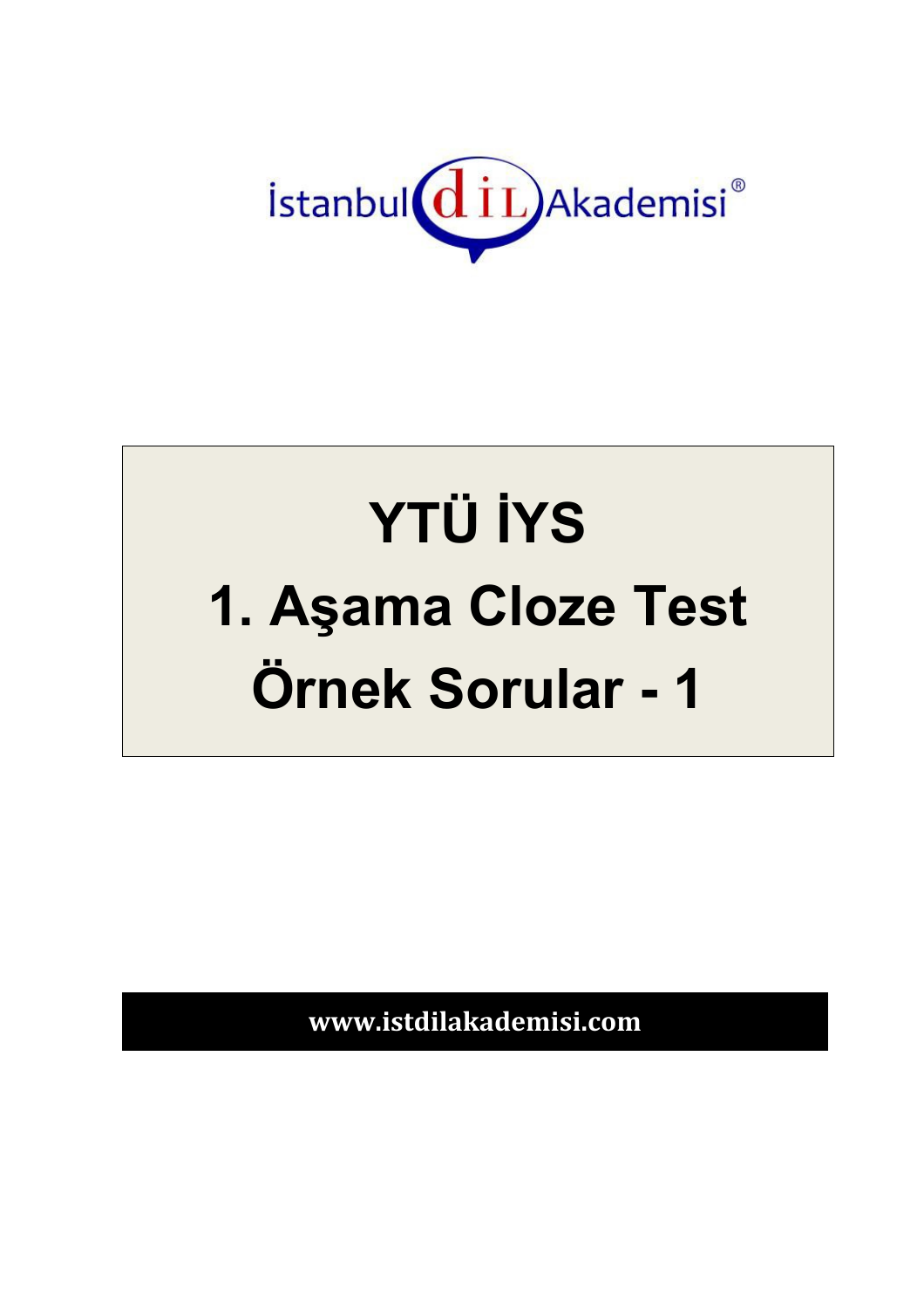## İSTANBUL DİL AKADEMİSİ **YTÜ İYS 1. AŞAMA - CLOZE TEST ÖRNEK SORULAR**

## **SOLAR GLASS**

A solar power company announced that they developed a new **(1)** ------- of cheap colorful solar glass. "From now on, we **(2)** ------- put solar panels on top of buildings because we can use solar glass in the windows of buildings," said Kevin Arthur, **(3)** ------- the company's founder and CEO. "Almost all of the buildings have windows, so you are not adding any extra cost because solar glass will be **(4)** ------- normal glass. They have **(5)** ------- same cost."



When they first **(6)** ------- the new solar glass, it did not work very well. While they **(7)** ------- at it after the test, they thought that it could be because of the color of the glass. The problem disappeared when they **(8)** ------- the color. "We **(9)** ------- print different colors on the glass; but each color has a different efficiency: for example, black works more actively than green," said Arthur. The group worked very hard **(10)** ------- the most effective product.

Next month, the company (11) ------- producing the new solar glass in large amounts. Arthur thinks the product **(12)** ------- very successful in the market. The company **(13)** ------ any solar systems before, so this will be very new for them. We will see the new system in buildings **(14)** ------- two years. Solar power worldwide reached 100GW capacity last year for the first time. People are paying more attention to the environment day by day. We **(15)** ------- waste energy if we want to have a future for our planet.

- **1.** A) arise B) type **C**) typical D) reason **2.** A) can't B) didn't C) couldn't D) don't have to **3.** A) whose B) ---- C) in which D) where **4.** A) cheaper B) the cheapest C) as cheap as D) cheaply **5.** A) a B) of C) ---- D) the **6.** A) tested B) were testing C) have tested D) could test **7.** A) have to look B) were looking C) have looked D) could look **8.** A) changed B) kept C) reused D) retained **9.** A) must **B**) don't have to C) can D) can't **10.** A) find B) to finding C) to find D) for finding **11.** A) has started **C**) have to start B) is going to start D) will have been started **12.** A) will be B) has been C) was D) have to be **13.** A) never produces C) will never produce B) is never producing D) has never produced **14.** A) at **B**) in **C**) on **D**) over
- **15.** A) should B) have to B Shouldn't D) don't have to
	-